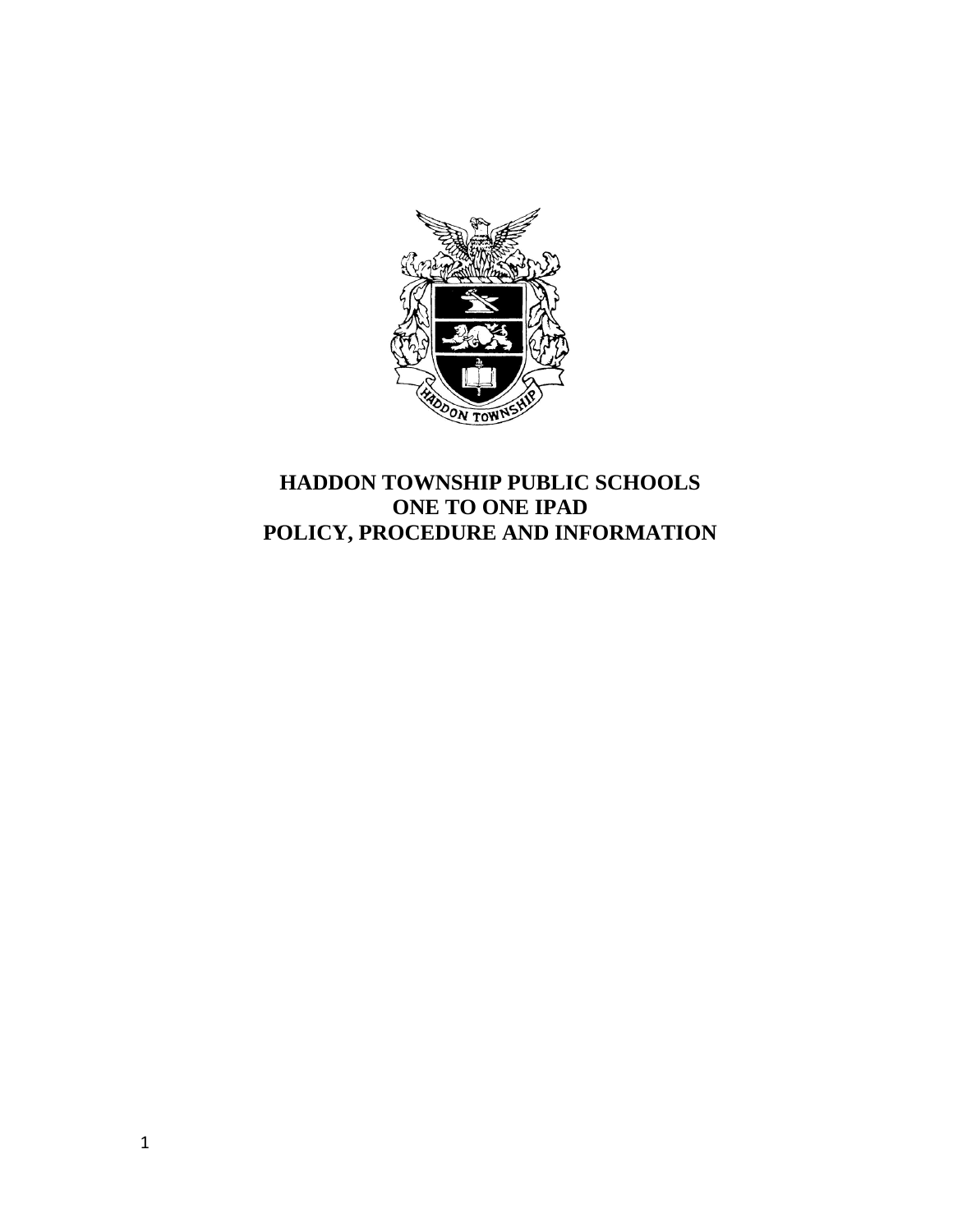#### **Philosophy:**

A core belief of the Haddon Township Board of Education is that we are entrusted with the responsibility to provide a meaningful and relevant educational program that consistently meets the needs of our students collectively and individually. The addition of iPads as teaching and learning tools for teachers in all grade levels and subject areas and all students in grades 3-12 demonstrates the commitment to our teachers and students, which reflects that belief.

While there is significant research to demonstrate the value of personal computing devices and their place in the educational program, the best research is simply observational. As we interact with the children of today we see their engagement in their own devices as both entertainment and as information resources. Since these tools exist in our world to a more significant degree every day, the school district's rationale for their use is two-fold.

#### **Rationale:**

- 1. The Haddon Township School District is committed to providing an exceptional education for the children of the community in order to prepare them for the world they will enter upon graduation. Personal computing devices have become essential learning tools that are part of an educational covenant to teach skills that are required in preparation for **twenty-first century work**. Research tells us that these skills are, **collaboration, creativity and critical thinking**. It is our intention to teach these skills through the integration of school issued iPads as learning tools.
- 2. We find that as a result of the number of resources available, schooling has changed. The notion of *information literacy* is an essential life skill in our world today. It is defined by the Association of College and Research Libraries as,

*….a set of abilities requiring individuals to "recognize when information is needed and have the ability to locate, evaluate, and use effectively the needed information."……….. Because of the escalating complexity of this environment, individuals are faced with diverse, abundant information choices--in their academic studies, in the workplace, and in their personal lives.*

Our students access this information daily in unfiltered formats, raising questions about its authenticity, validity, and reliability. **It has become part of the work of school to teach students how to filter and use this information for a clear purpose and in a responsible way.** Personal computing devices afford us the opportunity to teach and develop those skills.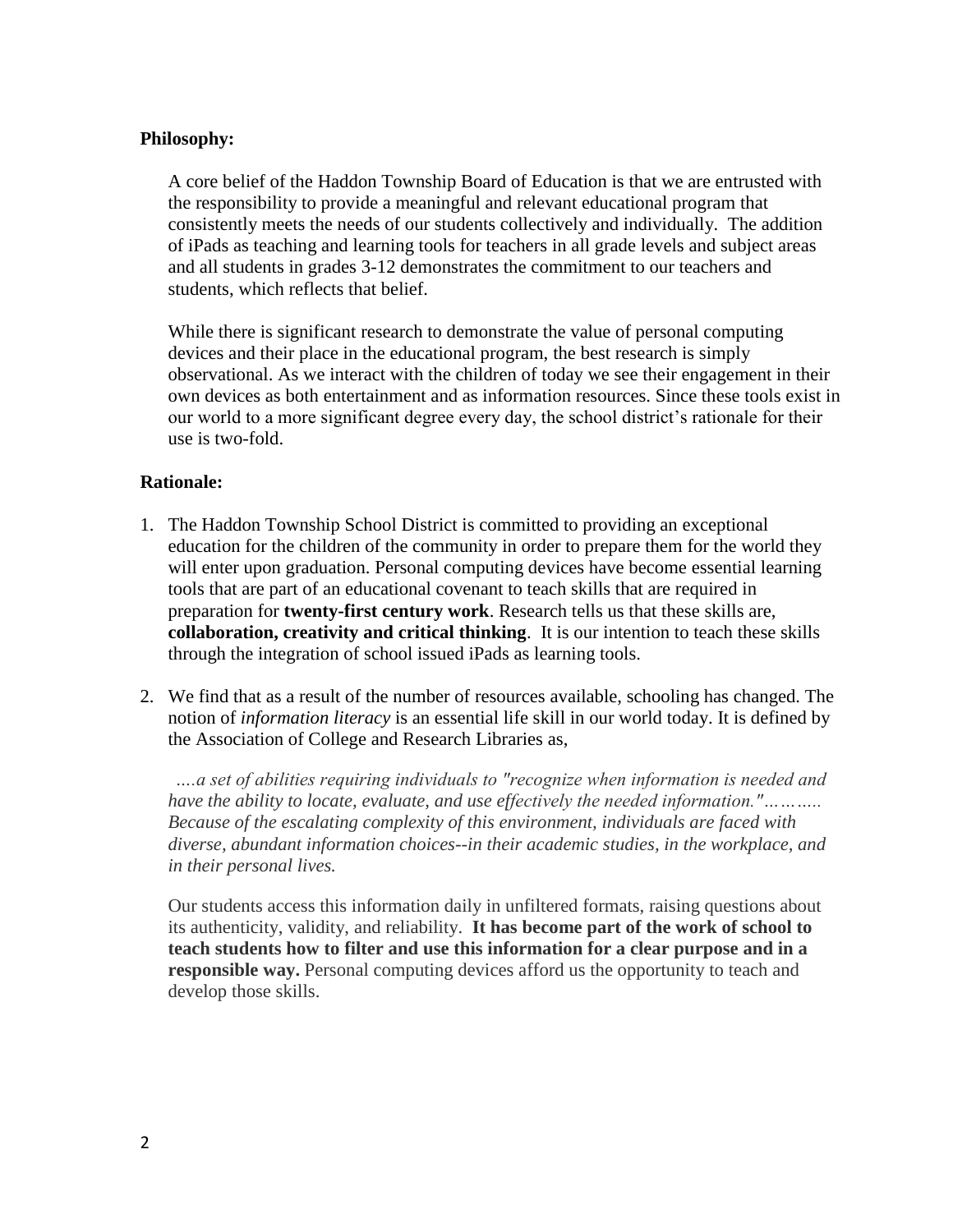### **Goals:**

### **The Haddon School District will:**

- 1. Utilize the iPad devices and the extensive instructional capabilities they hold in all of the district grade levels and as **individual learning tools in grades 3-12**. This will be a developmental process, whose growth we will support and guide.
- 2. Recognize the value of the Internet as a tool that is replete with **global resources** and connections. We will introduce and enhance global awareness as is **developmentally appropriate** for our students.
- 3. Utilize the significant number of educational applications that can be implemented to enhance the experience for students by **increasing engagement and providing more customized opportunities** for them as learners. Students will learn how to **understand themselves better as learners** and seek tools that match their skills, abilities and interests.
- 4. Implement instruction that reflects the twenty-first century skills of **collaboration, creativity and critical thinking**. In this setting, teachers become facilitators of learning. Students will also participate in the evolutionary process that results in accepting responsibility for their own learning.
- 5. Interweave **information literacy** into instructional content and processes.
- 6. Teach students to function as **responsible digital citizens,** understanding the educational value of iPads as learning tools. As such, students will use the devices with **discipline and intention** while learning management and organizational skills specifically aligned to the devices and the resources they provide.

# **1. General Information**

**iPads are provided to the students/staff of the Haddon Township School District as an educational tool. It is important to remain aware that they are the property of the school district and will be treated in much the same way as other district-owned educational materials. Students/staff are expected to treat the iPads as valuable pieces of equipment and take responsible care of them as well as repairing or replacing them if they are damaged or lost (see Damage/Theft/Loss/Fines).**

### **iPad Check-in/Returns**

- The iPad will be distributed each fall after the student/guardian/teacher informational meetings and after the Acceptable Use Policy (AUP) and Pledge for iPad Use are signed by parent/guardian and student or staff member. They will be labeled in a manner that specifies the district, school, user:
	- Serial number
	- Haddon Township School District number
	- Student identification number
- iPads will be returned prior to the end of the school year, on a date to be determined, for the purpose of examination of serviceability of the machine, downloaded content, and summer maintenance and storage.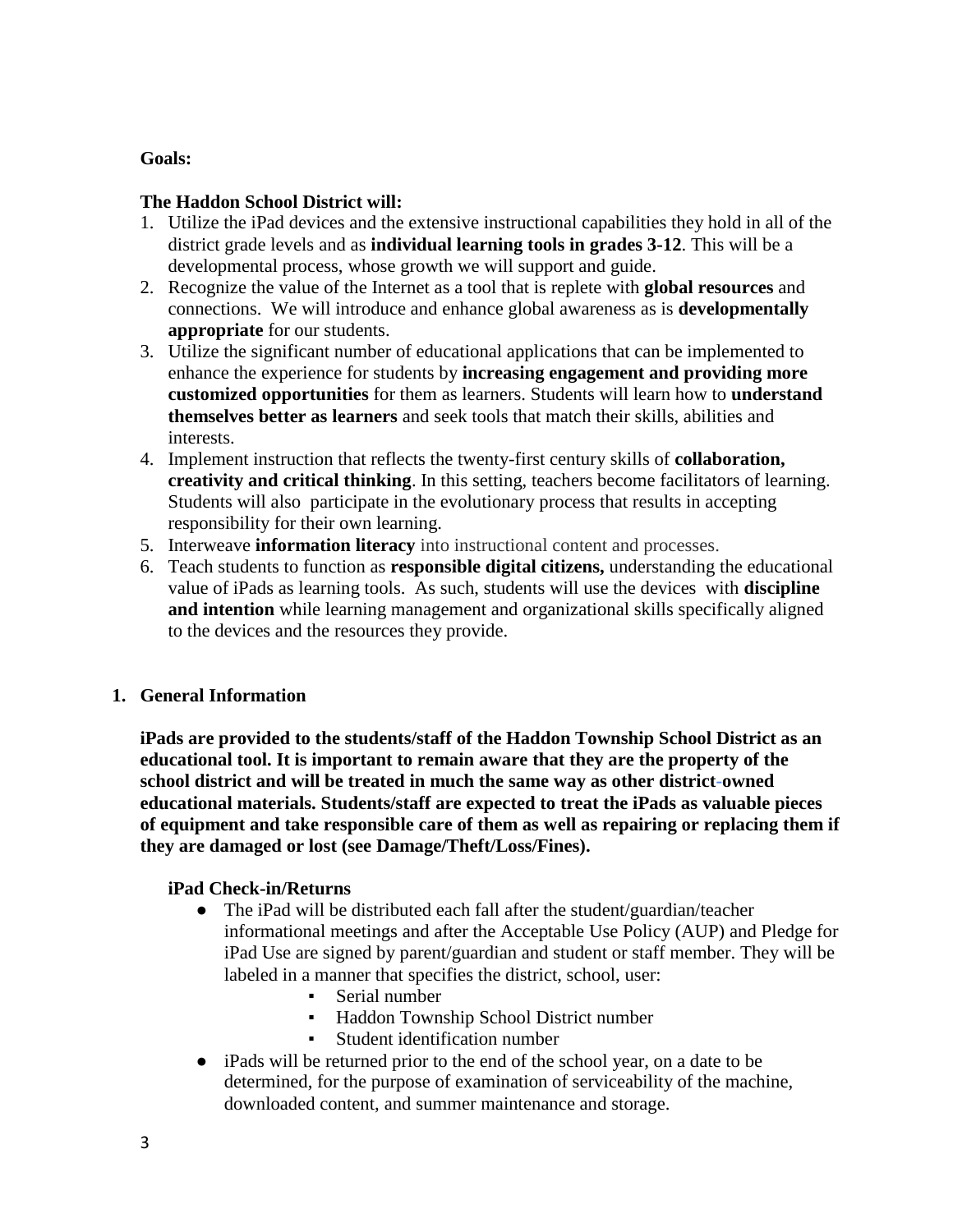- The iPad and accessories must be returned in good working condition. Should the iPad be damaged, the user may be charged a fee for needed repairs, up to the replacement cost.
- Students who graduate early, transfer, withdraw, or, for any reason, terminate enrollment in the Haddon Township Public School District must return their iPad, iPad charger, iPad case, and any other peripheral devices/tools provided on the date of termination.
- Staff who separate employment or are on a temporary leave of absence from the Haddon Township Public School District must return their iPad, iPad charger, iPad case, and any other peripheral devices/tools provided on the date of separation.
- Failure to return the iPad and its accessories may result in a theft report being filed with the Haddon Township Police Department and the user may be subject to criminal prosecution or civil liability.

#### **Damage/Loss/Theft/Fines**

- If at any point during the school year there is damage, loss, or theft of an iPad and/or accessories, the user must report to the appropriate personnel. Students in grades 3-5 will report to the classroom teacher, students in grades 6-8 report to the RMS main office, students in grades 9-12 report to the office of the Director of Technology.
- Any technical issue with the device that cannot be resolved must be reported to the appropriate personnel immediately. This includes, but is not limited to: iOS, battery issues, loss of Internet connectivity, failure of apps to launch, etc.
- Any hardware/software repairs that are not due to misuse or damage will be covered without cost; however, any accidental or intentional damage to the device may incur a cost.
- Fines will be imposed in accordance with the chart below or as the circumstances may warrant at the discretion of the Haddon Township Public School District.
- After two incidents of accidental damage, the student may lose the privilege of being in the iPad 1:1 program and may not be permitted to take the device home.
- All reports will be investigated and addressed on a case-by-case basis.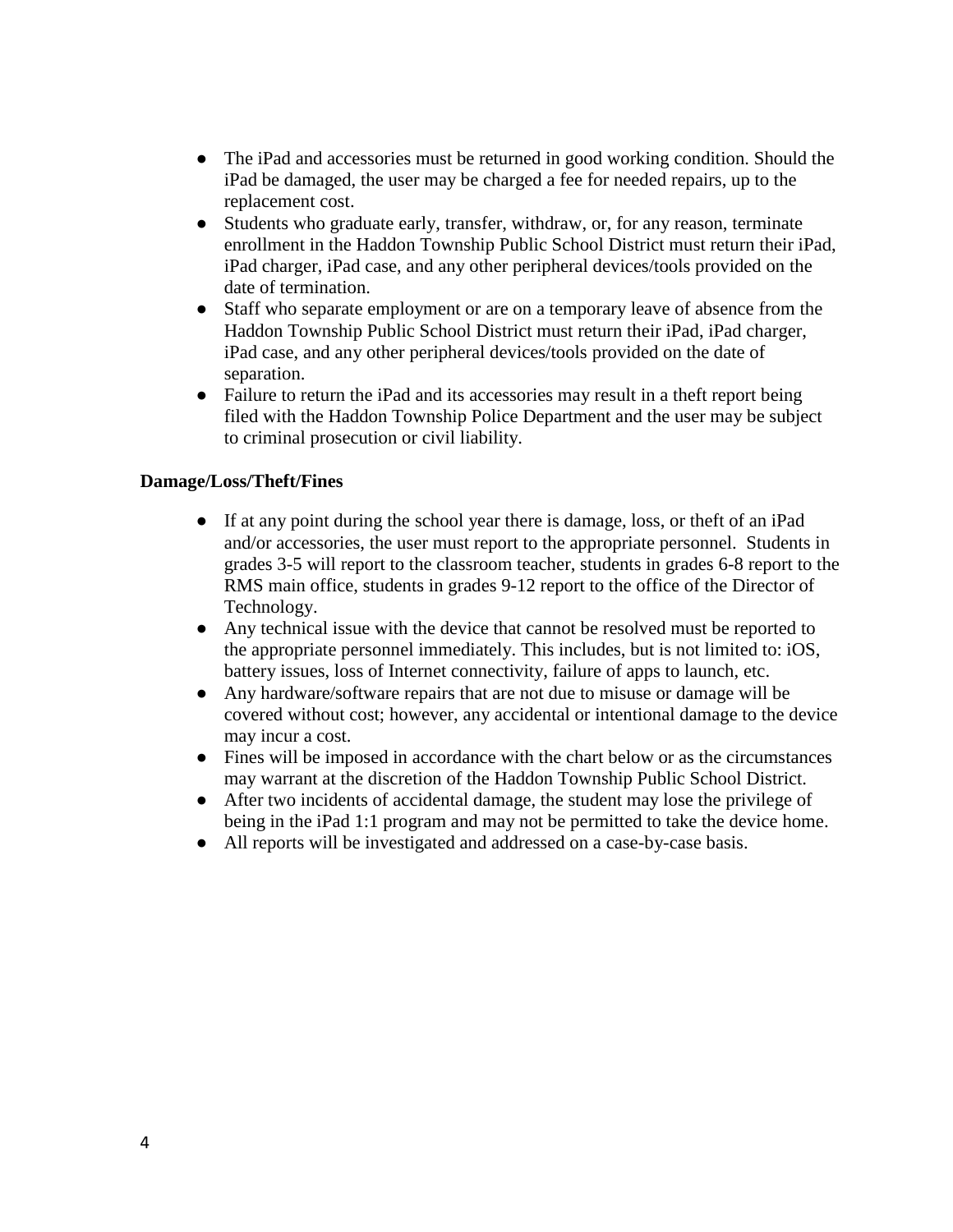| <b>Issue</b>                                                                                                | <b>Action(s) Necessary</b>                                                                                                                                                                                                                                                                                                                                                                             | Cost                                                                                                        |  |
|-------------------------------------------------------------------------------------------------------------|--------------------------------------------------------------------------------------------------------------------------------------------------------------------------------------------------------------------------------------------------------------------------------------------------------------------------------------------------------------------------------------------------------|-------------------------------------------------------------------------------------------------------------|--|
| Accidental - 1st instance<br>Damage/Loss/<br>Negligent loss<br>(no effort to properly<br>secure the device) | A report must be made to the appropriate personnel<br>immediately. The device, charger, and case must be returned to<br>the school so that a determination may be made whether the<br>device can be repaired or needs to be replaced. A spare device<br>may be issued (if available).                                                                                                                  | \$50                                                                                                        |  |
| Accidental - 2nd instance<br>Damage/Loss/<br>Negligent loss<br>(no effort to properly<br>secure the device) | A report must be made to the appropriate personnel<br>immediately. The device, charger, and case must be returned to<br>the school so that a determination may be made whether the<br>device can be repaired or needs to be replaced. A spare device<br>may not be issued. The student may need to wait until the<br>original device is returned from service.                                         | \$100                                                                                                       |  |
| Accidental - 3rd instance<br>Damage/Loss/<br>Negligent loss<br>(no effort to properly<br>secure the device) | A report must be made to the appropriate personnel<br>immediately. The device, charger, and case must be returned to<br>the school so that a determination may be made whether the<br>device can be repaired or needs to be replaced. The student<br>must wait until the original device is returned from service.<br>Some loss of privileges of using the iPad may occur.                             | All costs<br>associated with<br>repairing or<br>replacing the<br>device will be<br>borne by the<br>student. |  |
| <b>Intentional Damage</b>                                                                                   | Deliberate damage will be referred to the principal or assistant<br>principal. Any and all appropriate discipline for damage to<br>school property as set forth in the discipline code will be<br>administered.                                                                                                                                                                                        | All costs<br>associated with<br>repairing or<br>replacing the<br>device will be<br>borne by the<br>student. |  |
| Theft                                                                                                       | A report of a theft (as determined by the school administrator-<br>all appropriate efforts to secure the device were made) of the<br>iPad or accessories must be made to the main office<br>immediately. If the theft occurs outside of the school, the user<br>must file a police report. A copy of the police report must be<br>submitted within 5 days of the incident to main office<br>personnel. | No cost for the first<br>instance. Costs may<br>be charged with<br>repeated<br>occurrences.                 |  |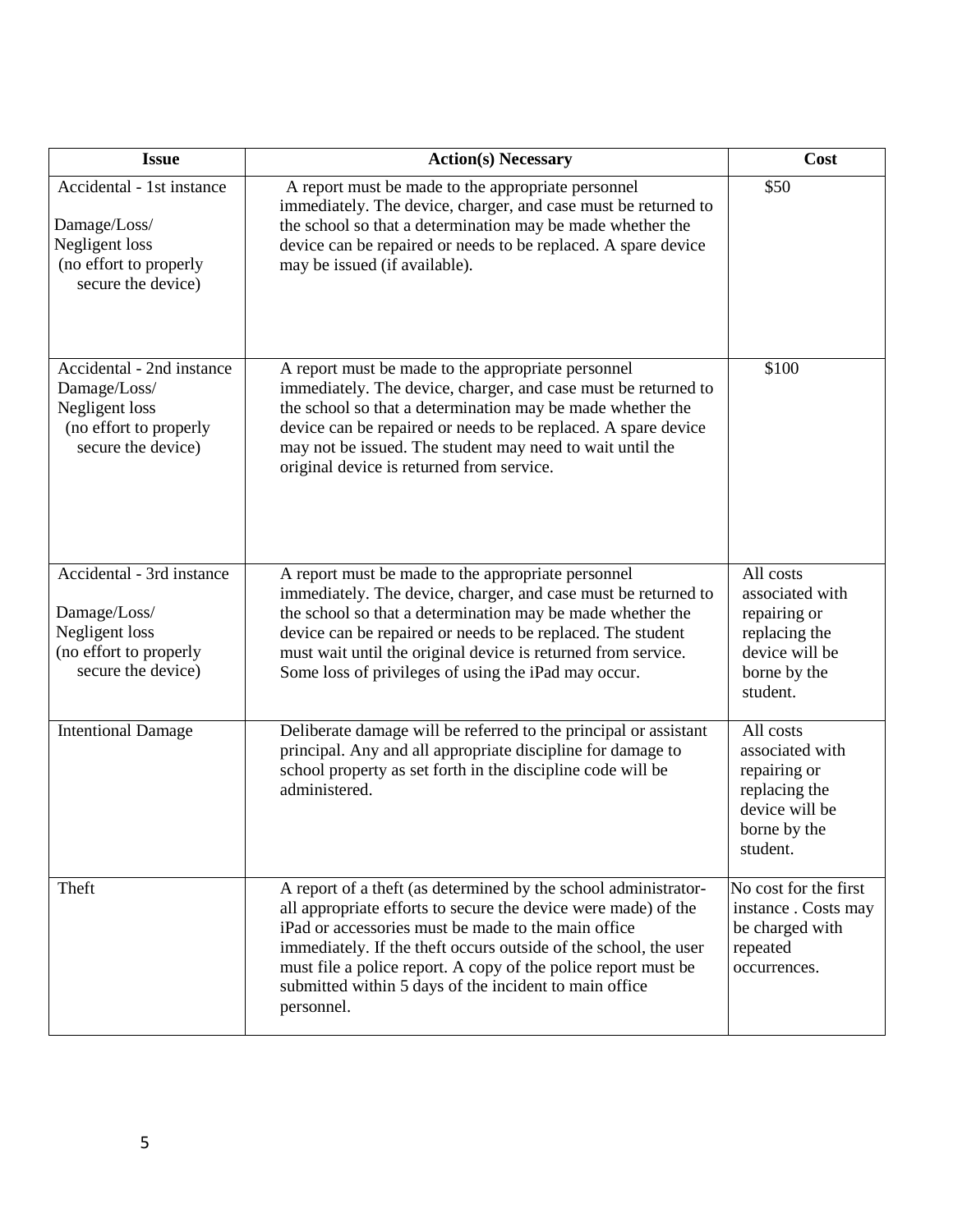### **2. TAKING CARE OF YOUR IPAD**

Users are responsible for the general care of the iPad issued by the school. iPads that are broken or fail to work properly must be taken to appropriate personnel for evaluation. Elementary students should report the issue to their classroom teacher.

#### **General Precautions**

- The iPad is school property. All users must follow the guidelines contained within this manual and the Haddon Township Public School District Acceptable Use Policy (AUP) for technology.
- Cords and cables should be inserted carefully into the iPad to prevent damage.
- iPads and iPad cases must remain free of any writing, drawing, stickers, or labels that are not the property of the Haddon Township Public School District.
- When students are not using their iPads, they should be stored in their lockers. Students in grades 8-12 should avoid storing iPads in top locker section. During gym periods the Haddon Township School District recommends the students use either a gym locker or place them in their student lockers. Students must use a combination lock on the gym locker. iPads must never be left in an unlocked locker, vehicle, or any unsupervised area. If an iPad is found in an unsupervised area, it will be taken to the Main Office. Disciplinary action may result.
- Students are encouraged to take their iPads home every day after school, for charging, regardless of whether or not they are needed.
- Students are required to keep their iPad battery fully charged each school day.
- iPads are sensitive to extreme heat and extreme cold; therefore, leaving devices in cars, direct sunlight, etc. that may expose them to these conditions is potentially harmful to the device and should be avoided.
- Do not stack any books, heavy materials, etc. on top of the iPad as it could cause the device to break.
- No food or drink should be consumed while using the iPad.

### **Carrying iPads**

The protective cases provided with iPads have sufficient padding to protect the iPad from normal wear and tear and provide a suitable means for carrying the device within the school. The guidelines below should be followed:

- iPads must always be within the school-issued protective case.
- Avoid placing too much pressure and weight on the iPad screen.
- Screen Care
	- o The iPad screen can be damaged if subjected to rough treatment. The screen is particularly sensitive to damage from excessive pressure on the screen.
	- o Do not lean on the top of the iPad case when it is closed.
	- o Do not place anything near the iPad that could put pressure on the screen.
	- o Clean the screen only with a soft, dry cloth or anti-static cloth.
	- o Do not "bump" the iPad against lockers, walls, car doors, floors, etc as it will eventually break the screen.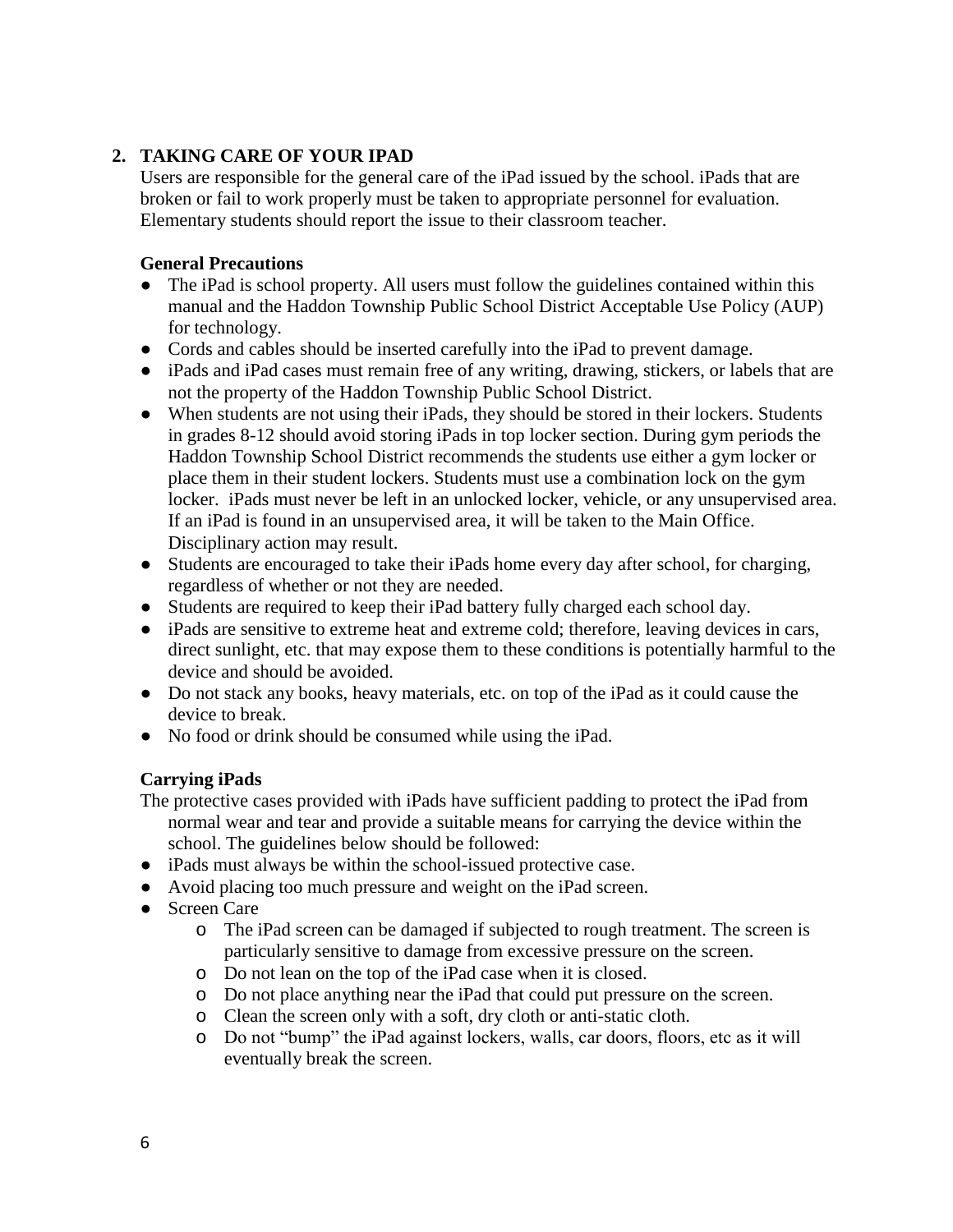### **3. USING YOUR IPAD AT SCHOOL AND HOME**

iPads are intended for use at school each day. In addition to teacher expectations for iPad use, school messages, announcements, calendars, and schedules may be accessed using the iPad. Students are responsible for bringing their iPad to all classes, unless specifically instructed not to do so by their teachers.

### **iPads Left at Home**

- Students who leave their iPads at home are responsible for getting the course work completed as if they had their iPads present.
- Students who repeatedly leave their iPads at home (three or more times as determined by any staff member) may be required to "check out" the iPads daily. "Checking out" identifies that the students will only be able to utilize the iPads during school hours. The iPads will be checked out from the guidance office (HS), main office (MS) or classroom teacher (elementary) in the morning and returned at the end of the school day. This may be required for up to one marking period.
- After the first "check out" period, the iPad will be returned to the student for use at home. If this incident occurs again, the student may be required to "check out" the iPad for the balance of the school year.
- iPads may not be used in the hallway, restroom or locker room.
- Students must not provide any personal information over the Internet.

### **iPad Undergoing Repair**

- Replacement iPads may be issued to students when their iPads are being repaired or replaced. Please note that there may be a delay in getting an iPad should the school not have enough to distribute.
- Replacement iPads will not be issued for use in school until all fines have been paid.

# **Charging Your iPad Battery**

- iPads must be brought to school each day in a fully charged condition. Students need to charge their iPads each evening.
- Failure to fully charge the battery at home will be treated the same as if students left the iPad at home.
- In cases where in-school use of the iPad has caused batteries to become discharged, students may be able to connect their iPads to a power outlet in class.

### **Photo Library/Screensavers/Background photos**

- Inappropriate media should not be on the device and may not be used as a screensaver or background photo. Presence of guns, weapons, pornographic materials, inappropriate language, alcohol, drug, gang-related symbols, pictures, or any material that may result in an HIB violation will result in disciplinary action and may also result in a loss of iPad privileges.
- Photos/videos require a large amount of storage space on the device. Photos and videos must be stored "in the cloud" rather than on the device.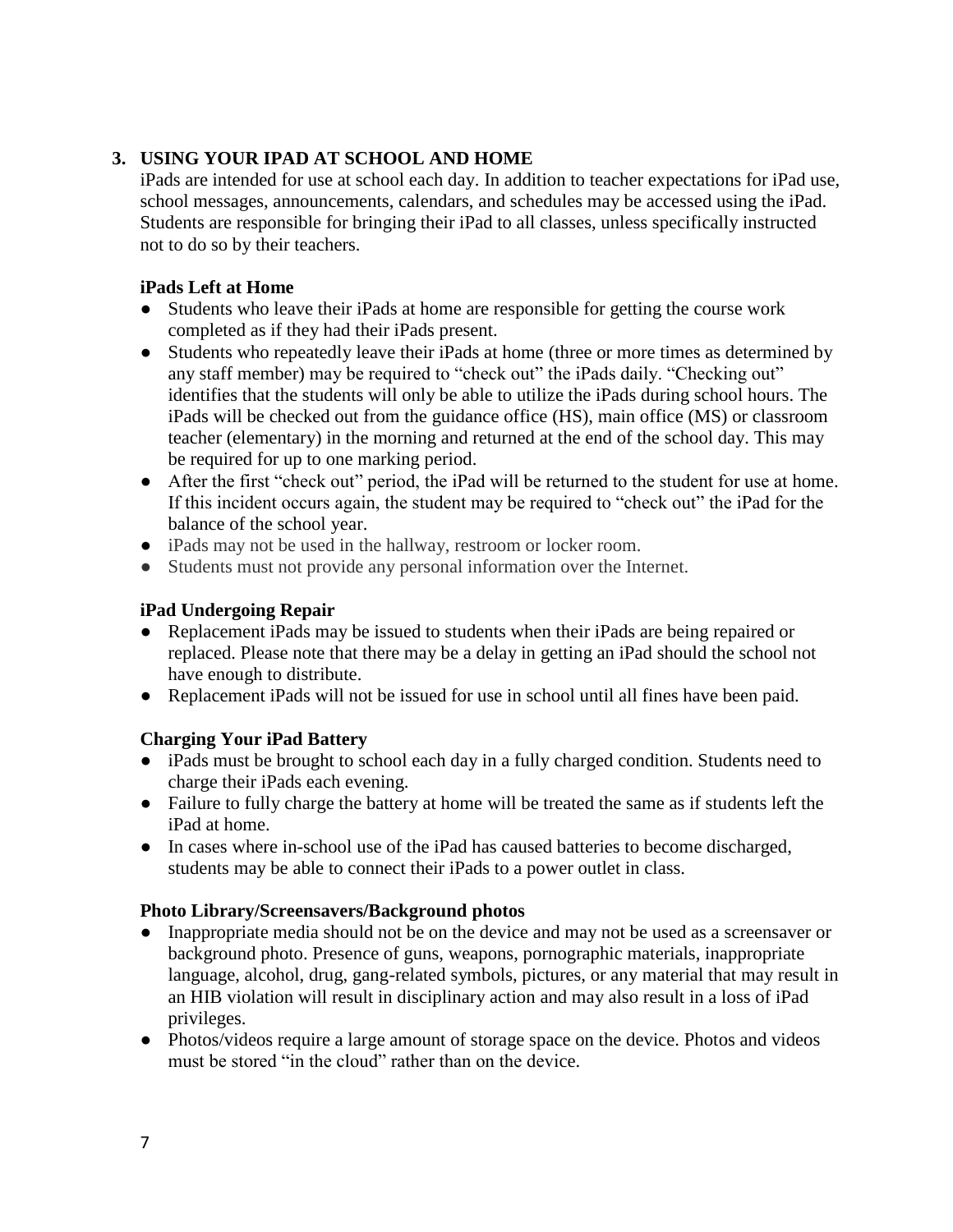#### **Apps, Sound, Music, Games, or Programs**

- Sound must be muted at all times unless permission is obtained from the teacher for instructional purposes.
- Personal music and games should not be stored on the iPad. Any music or games on the device should only be added at the request of a teacher for educational purposes.
- Data storage on the iPad is limited and should be managed by the student so that the full educational potential of the iPad is available.
- Students in grades 9-12 may download 5 personal, school-appropriate apps that are consistent with the District Acceptable Use Policy.

### **Printing**

● Printing will **not** be available in school with student iPads. Students should communicate with their teachers about storing, sharing and/or printing their work.

### **Home Internet Access**

- Users are allowed to set up access to home wireless networks on their iPads. This will assist with the ability to complete, retrieve, access, etc. educational content used in classes with the iPad successfully.
- Users may also set up home printing capabilities for their iPad. This can be accomplished with a wireless printer or a connection using Google Cloud Print.
- Parents/guardians are strongly encouraged to provide content filtering at home. It is suggested that they contact their Internet provider for details and support.

# **4. MANAGING YOUR FILES & SAVING YOUR WORK**

### **Saving Your Work With the iPad**

- Users may save work to their Google Docs (Drive) accounts or other cloud based storage medium via the iPad.
- Storage space will be available on the iPad, but since the device has storage limitations it is vital that the storage space be reserved for educational use only. It is also important to note that iPads will **NOT** be backed up by the district in cases of resetting or re-imaging.
- It is the users' responsibility to ensure that their work is backed up and therefore not lost due to mechanical failure or accidental deletion.

### **Network Connectivity**

- The Haddon Township School District makes no guarantee that their network will be up and running 100% of the time. In the rare case that the network is down, the District will not be responsible for lost or missing data.
- Students will not be penalized if the network is down and a completed assignment cannot be accessed for class projects, presentations, etc. as this type of network outage will affect all students and staff in the school building.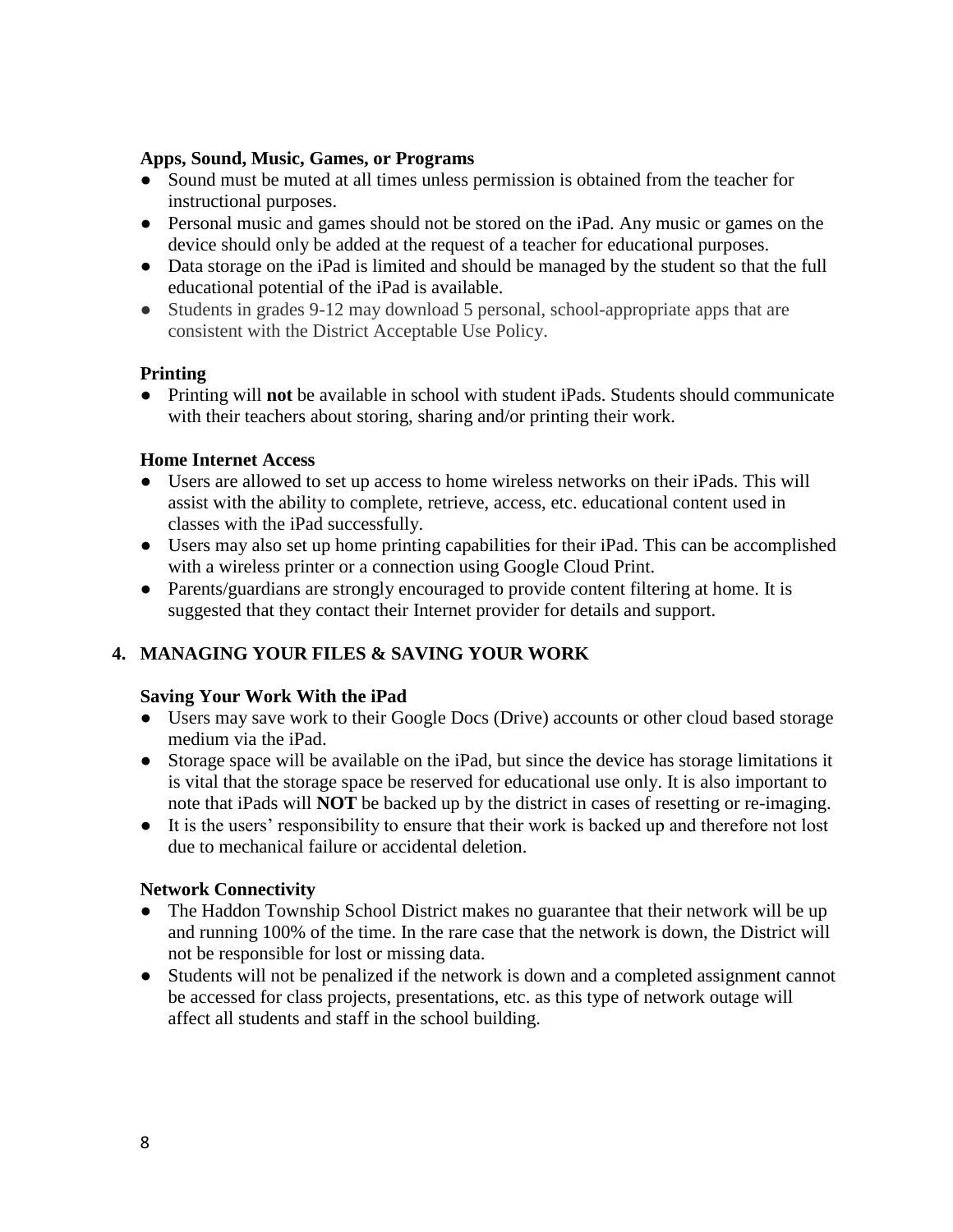# **5. SOFTWARE ON iPADS**

Originally Installed Software

- The Extensions/Apps originally installed by Haddon Township Schools must remain on the iPad in usable condition and be easily accessible at all times.
- From time to time, the school may add software applications for use in a particular course. Periodically, system reports may be run to ensure that users have not violated the Acceptable Use Policy (AUP).

### **Software/OS Configuration**

● Any attempt to change the configuration of the iPad will result in an immediate disciplinary action.

### **Inspection**

- iPads issued to all users may be selected at random for inspection.
- Reasons for iPad inspection may include but are not limited to the following: functionality, maintenance, serviceability, and to check for any violations of student Acceptable Use Policy (AUP) when using the iPad.

### **Procedure for Re-loading Software**

● If technical difficulties occur or inappropriate software is discovered, the iPad may be restored from backup. The school does not accept responsibility for the loss of any software or documents deleted due to a need to reformat and/or re-image any device. Please use cloud storage.

### **Software Updates**

● Updated versions of licensed software/apps may become available from time to time. Students are encouraged to periodically update the apps on the iPad if prompted.

# **6. RESPONSIBILITIES AND EXPECTATIONS**

#### **Parents and Guardians are asked to:**

- Talk to your children about values and the standards that your children should follow on the use of the Internet just as you do on the use of all media information sources such as television, telephones, movies, and radio.
- Ensure that siblings and other family members are not using the device for personal use.
- Become active participants by asking your child/children to show you what sites they are navigating to and/or what apps are being used and how they work. The following resources will assist in promoting positive conversation(s) between you and your children regarding digital citizenship as it relates to Internet safety, conduct, and "Netiquette." NetSmartz:<http://www.netsmartz.org/Parents>

CommonSense Media:<http://www.commonsensemedia.org/blog/digital-citizenship>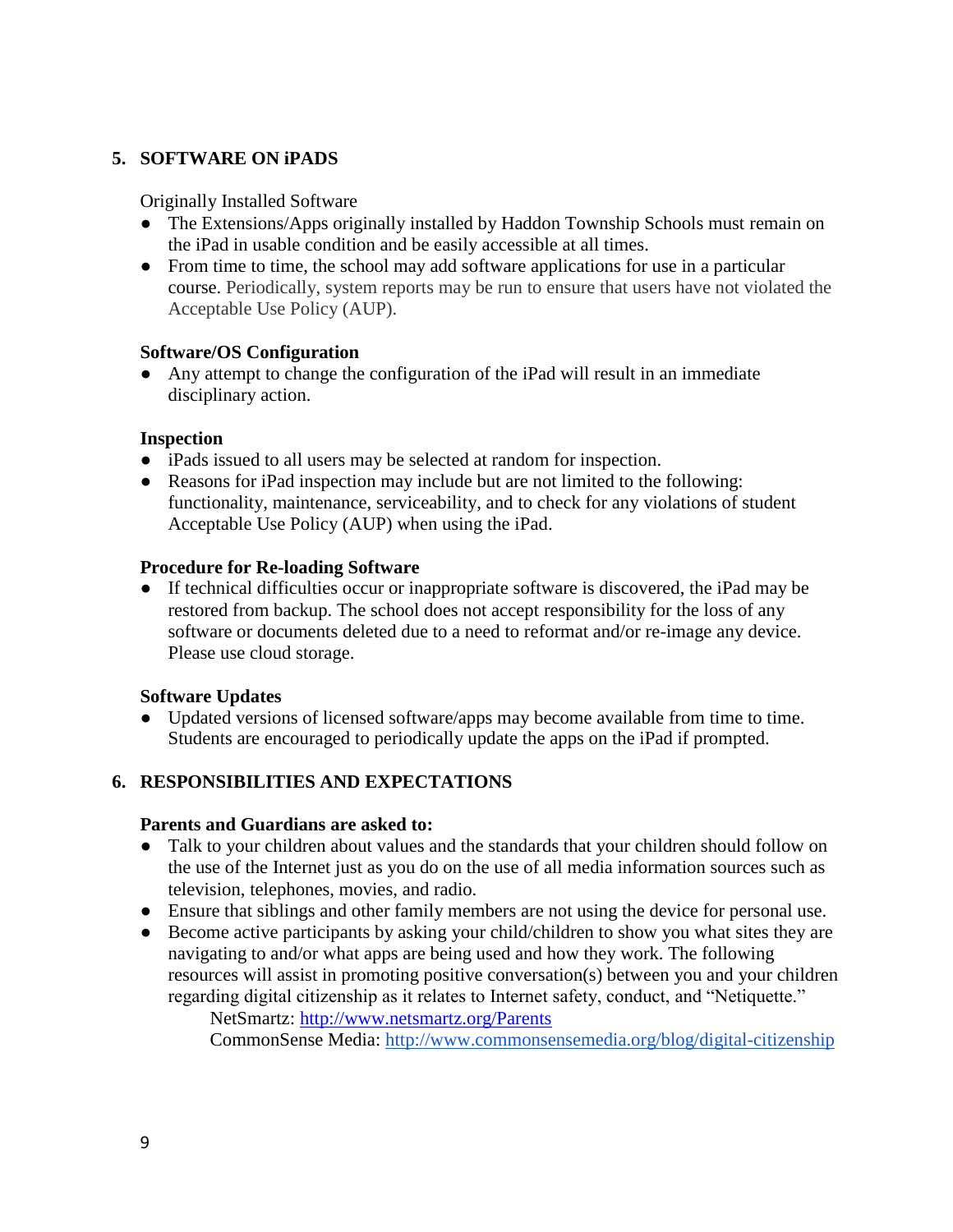### **The School will:**

- Provide Internet and online course materials access to its users.
- Provide Internet filtering and block inappropriate materials, as able.
- Treat the borrowing of the iPad just as we do the borrowing of a school locker. Similar to the policy surrounding school lockers, the Haddon Township School District reserves the right to review, monitor, and restrict information stored on or transmitted via the Haddon Township School District owned equipment and to investigate inappropriate use of resources.
- Provide staff guidance to aid students in doing research and help ensure student compliance of the Acceptable Use Policy.

### **Users are expected to:**

- Use computers/devices in a responsible and ethical manner, following the "TRUST" guidelines outlined below:
	- o **T**hink about privacy before posting; nothing you post online is private.
	- o **R**ecognize others' work and ideas and treat them with respect.
	- o **U**nleash learning with technology; technology should be an educational tool, not a distraction.
	- o **S**tand up to inappropriate use. You know right from wrong; consider that before posting.
	- o **T**reat myself and others with respect.
- Comply with trademark and copyright laws and all license agreements. Ignorance of the law is not immunity. If you are unsure, ask a teacher, administrator or parent.
- Give credit to all sources used, whether quoted or summarized. This includes all forms of media on the Internet, such as graphics, movies, music, and text. Plagiarism is a violation of the Haddon Township School District Code of Conduct.
- Report emails or online content (i.e. social media, web pages) containing inappropriate or abusive language

# **Violations of Policy/Procedures/Expectations**

- If a student violates any part of the policies, procedures, expectations outlined in this document, the student handbook or District policies, he/she will disciplined in accordance with the Haddon Township Public Schools discipline policy (outlined in the student handbook).
- If a staff member violates any part of the policies, procedures, expectations outlined in this document or district policies, he/she will be disciplined in accordance with the Staff Acceptable Use Policy 3321.

# **7. REPAIRING OR REPLACING YOUR IPAD**

# **School District Insurance Protection**

- The Haddon Township School District provides insurance for all iPads.
- This protection covers any type of device malfunction at no expense to the user. It also covers limited damage for the iPad. Additional compensation from students for damage or loss may apply (see Damage/Loss/Theft/Fines).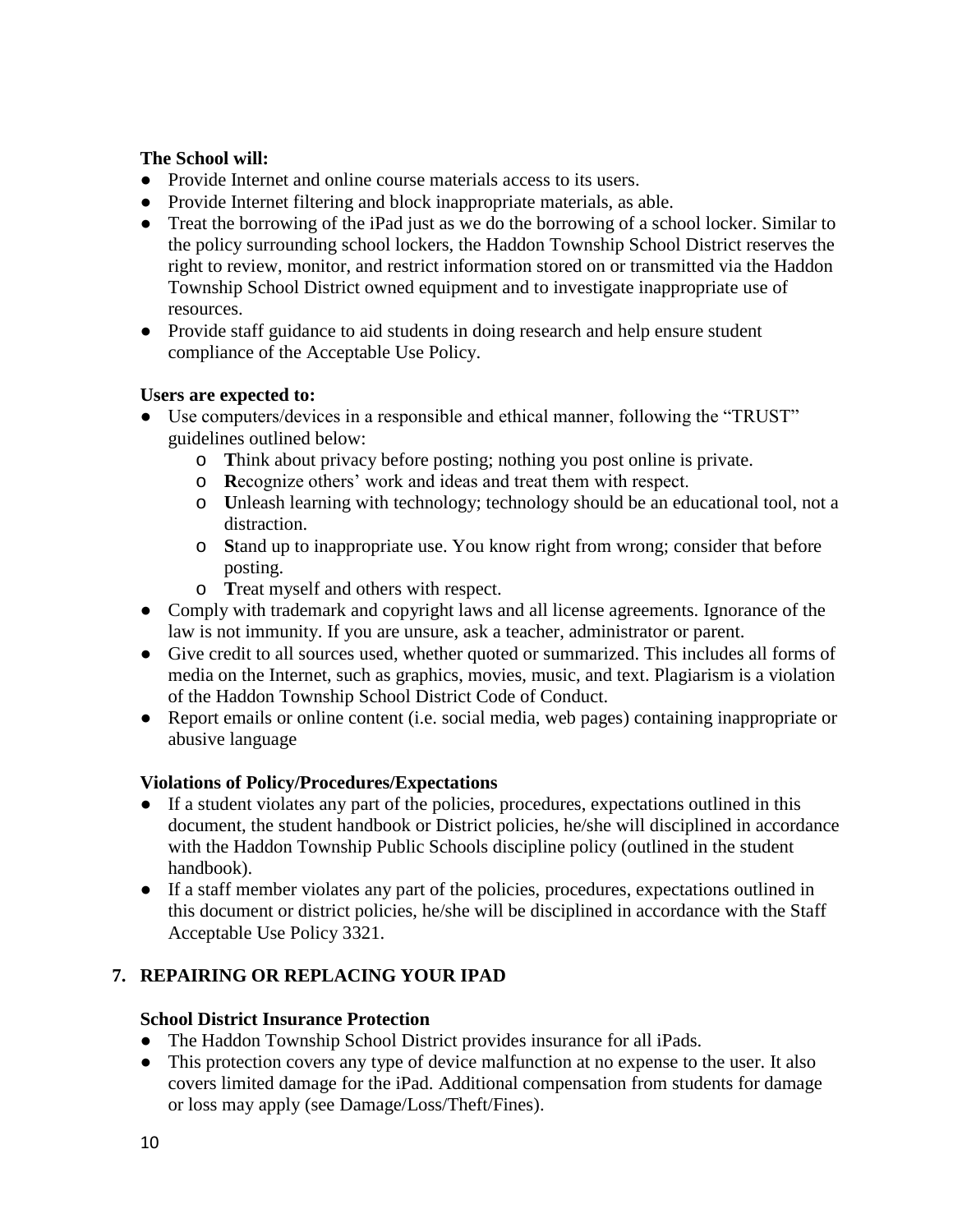#### **Personal Home or Homeowners Coverage**

● Users may wish to carry their own personal insurance to protect the iPad in cases of theft, loss, or damage. Please consult with your insurance agent for details about your personal coverage of the iPad. Most insurances will require a rider for electronics and will set a maximum for coverage, as well as a higher deductible for loss or damage.

#### **Claims**

● All insurance claims from personal insurance must be reported to the school office. In instances of theft, vandalism, or fire related damage, users must provide a report. A copy of this report must be submitted to school administration before an iPad can be repaired or replaced with School District Protection.

#### **Pledge for iPad Use**

\_\_\_\_\_\_\_\_\_\_\_\_\_\_\_\_\_\_\_\_\_\_\_\_\_\_\_\_\_\_\_\_\_\_\_\_\_\_\_\_\_\_\_\_\_\_\_\_\_\_\_\_\_\_\_\_\_\_\_\_\_\_\_\_\_\_\_\_\_\_\_\_\_\_

I /we understand that iPads are intended primarily for educational use. Students in grades 3-8 are not permitted to download any applications. Students in grades 9-12 are permitted to download applications but may only download 5 "personal" apps.

I/we understand my/our responsibilities with respect to the care and maintenance of the iPad.

- I/we understand the terms and conditions of the insurance coverage for the iPad that was purchased by the Haddon Township School District.
- I/we understand that users may take iPads home in the evenings for school related use; however, I/we understand that users must have iPads in school every day.
- I/we understand that any problems or damage to the iPad must be reported to the appropriate personnel.
- I/we understand that the Haddon Township School District reserves the right to conduct unannounced inspections of iPads.
- I/we understand that the use of IPads will be governed by all terms and conditions of the Haddon Township School District policies and regulations, including but not limited to the Haddon Township School District Acceptable Use of Technology Policy 2361.
- I/we understand that individual school iPad computers and accessories must be returned to the Haddon Township Schools at the end of each school year in the condition it was received.
- I/we understand that students who graduate early, withdraw, are suspended or expelled, or terminate enrollment at Haddon Township Schools for any other reason must return their iPad and all accessories on the date of termination.
- I/we understand that Failure to hand in iPad under any of these circumstances will result in the withholding of student records.

I/we understand that staff who separate employment or are on a temporary leave of absence